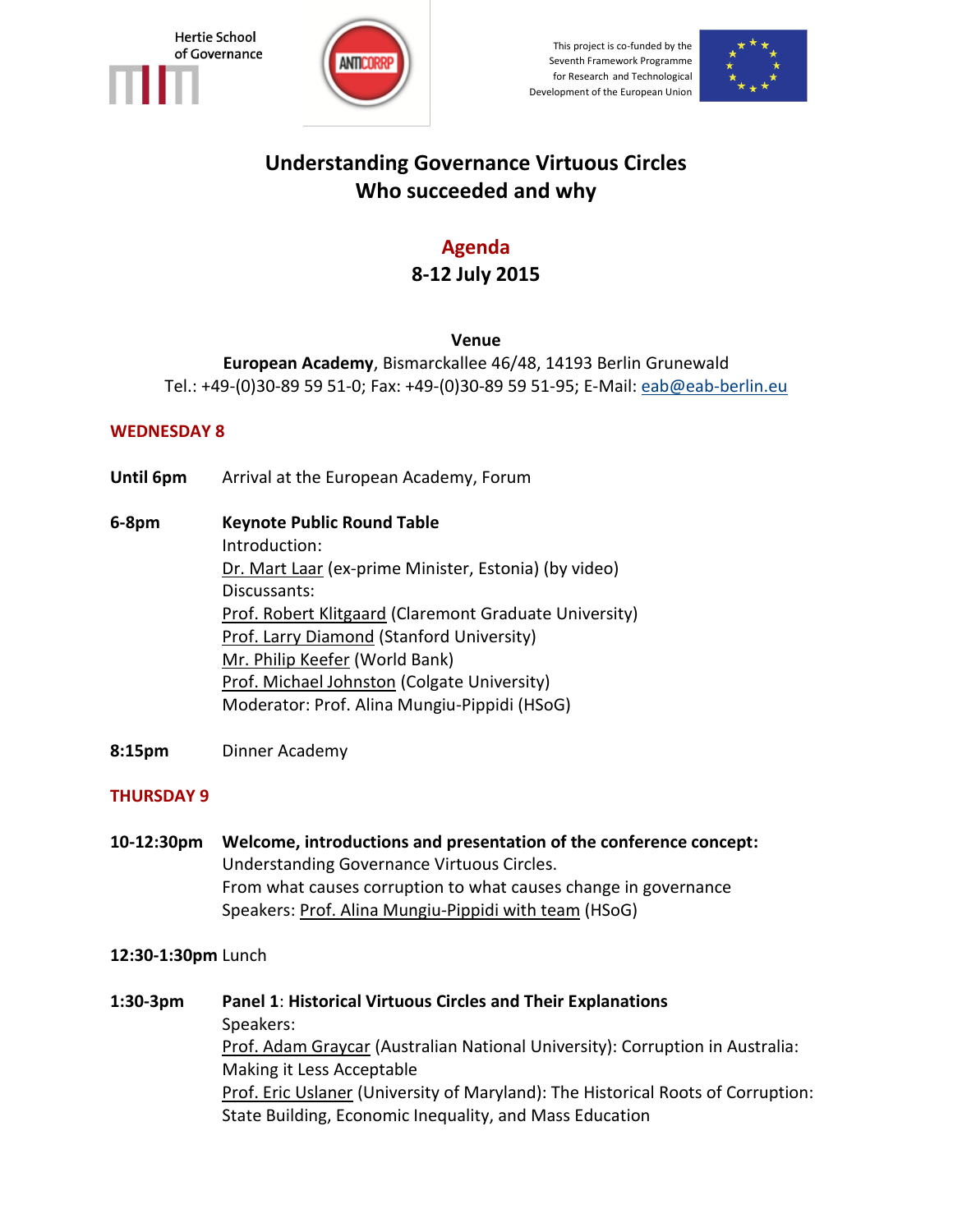

This project is co-funded by the Seventh Framework Programme for Research and Technological Development of the European Union



**Prof. Ryan Saylor (University of Tulsa): Building Coalitions and Controlling** Corruption in Botswana and Chile Discussants: Prof. Michael Johnston (Colgate University), Dr. Mark Plattner (Journal of Democracy)

### **3-3:30pm** Coffee Break

#### **3:30-5:30 pm Panel 2: Comparative Approaches to Virtuous Circles**

Speakers:

Dr. Natalia Matukhno (Centre for the Study of Public Policy/School of Government and Public Policy): The effectiveness of anti-corruption campaigns: causal analysis via synthetic control method of reforms in Estonia, Georgia, Chile, and Uruguay Dr. Martin Mendelski (University of Trier): Healthy and pathological reform paths: How the EU reinforces virtuous and vicious reform cycles during rule of law reforms in in Central and Eastern Europe Dr. Mark Pyman (TI UK): A practitioner's personal view of leading anti-corruption change in the Defence establishments of Bulgaria, Burundi, Colombia, Georgia, Poland, South Korea, Taiwan and Ukraine

Discussant: Dr. Ramin Dadasov (HSoG)

**7pm** Dinner Academy

#### **FRIDAY 10**

**10-12:15pm Panel 3: Latin American Cases and Discussion** Speakers: Dr. Daniel Buquet (Universidad de la República de Uruguay): Uruguay Prof. Bruce Wilson (University of Central Florida Costa Rica**):** Costa Rica Prof. Patricio Navia (New York University): Chile Discussants: Prof. Robert Klitgaard (Claremont Graduate University) and Prof. Paul Felipe Lagunes (Columbia University)

#### **12:15-1pm Group photo taken in front of the Academy**

#### **12:30-1:30pm** Lunch

**1:30-3pm Panel 4: European Cases and Discussion** Speakers: Dr. Valts Kalnins (Centre for Public Policy PROVIDUS): Estonia Dr. Alexander Kupatadze (University College London): Georgia Discussant: Dr. Mihaly Fazekas (University of Cambridge)